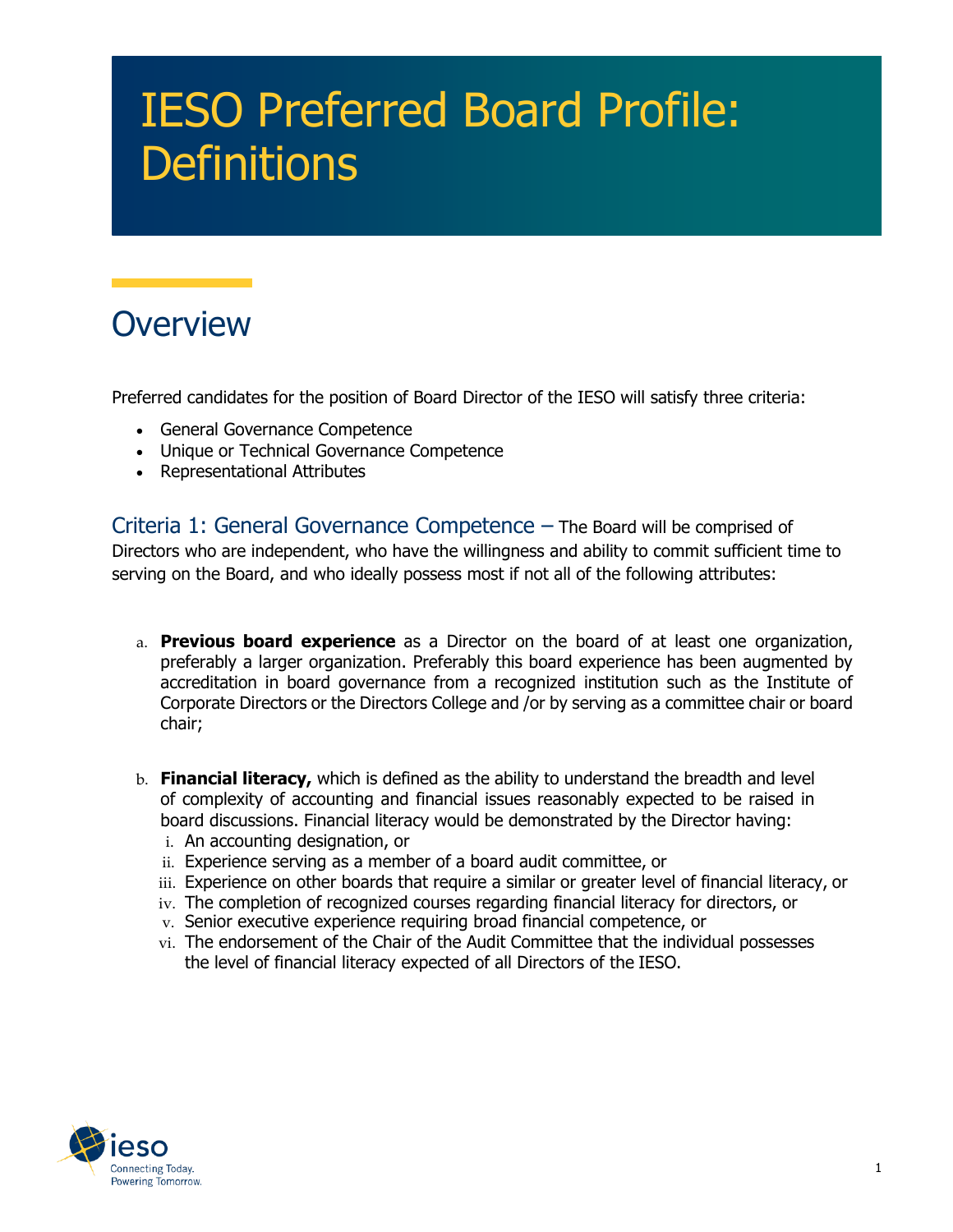c. **Senior executive experience** in a complex organization with responsibility for human resources and significant risk management.

Criteria 2: Unique or Technical Governance Competencies – The Board will be comprised of Directors who collectively possess all of the following attributes:

- a. **Financial Expertise –** Demonstrated by, at a minimum, a professional accounting designation or equivalent, and
	- i. Experience preparing, auditing, analyzing or evaluating financial statements that present a breadth and level of complexity of accounting issues that are generally comparable to the breadth and complexity of issues that can reasonably be expected to be raised by IESO's financial statements, or
	- ii. Experience actively supervising one or more persons engaged in such activities.
- 2. **Energy Sector experience –** Demonstrated by having served on the board or in a senior management position of an Electric or Gas Utility or an entity directly related to the energy industry.
- 3. **Integrated Utility Experience –** Demonstrated by having served on the board of an electrical utility or having served in a senior management capacity in an electrical utility.
- 4. **Electricity Market Development/Design Experience -** Demonstrated by having direct academic, board, or consulting experience in developing or overseeing a jurisdiction's electricity market and its evolution and development over time.
- 5. **Environmental Experience –** Demonstrated either by having served in an academic capacity, or by having direct work experience or consulting experience, related to environmental compliance, climate change and emissions.
- 6. **Law or Regulatory Experience –** Demonstrated by having experience working in the practice of law, a regulatory entity or in a public sector capacity creating regulation. Preferably this experience has been augmented by having worked in a heavily regulated industry.
- 7. **Public Policy and Government Relations Experience –** Demonstrated by having experience in a senior executive position in a public sector organization or by having served in a senior consulting capacity closely related to the creation of public policy. Preferably this experience has been augmented by experience in the oversight of competitive and highly regulated markets.
- 8. **Public Relations and Communications Experience –** Demonstrated by having experience in a senior position in the private or public sector with significant experience addressing public relations and communications issues, or by having served in a senior consulting capacity at a public relations firm. Preferably this experience has been